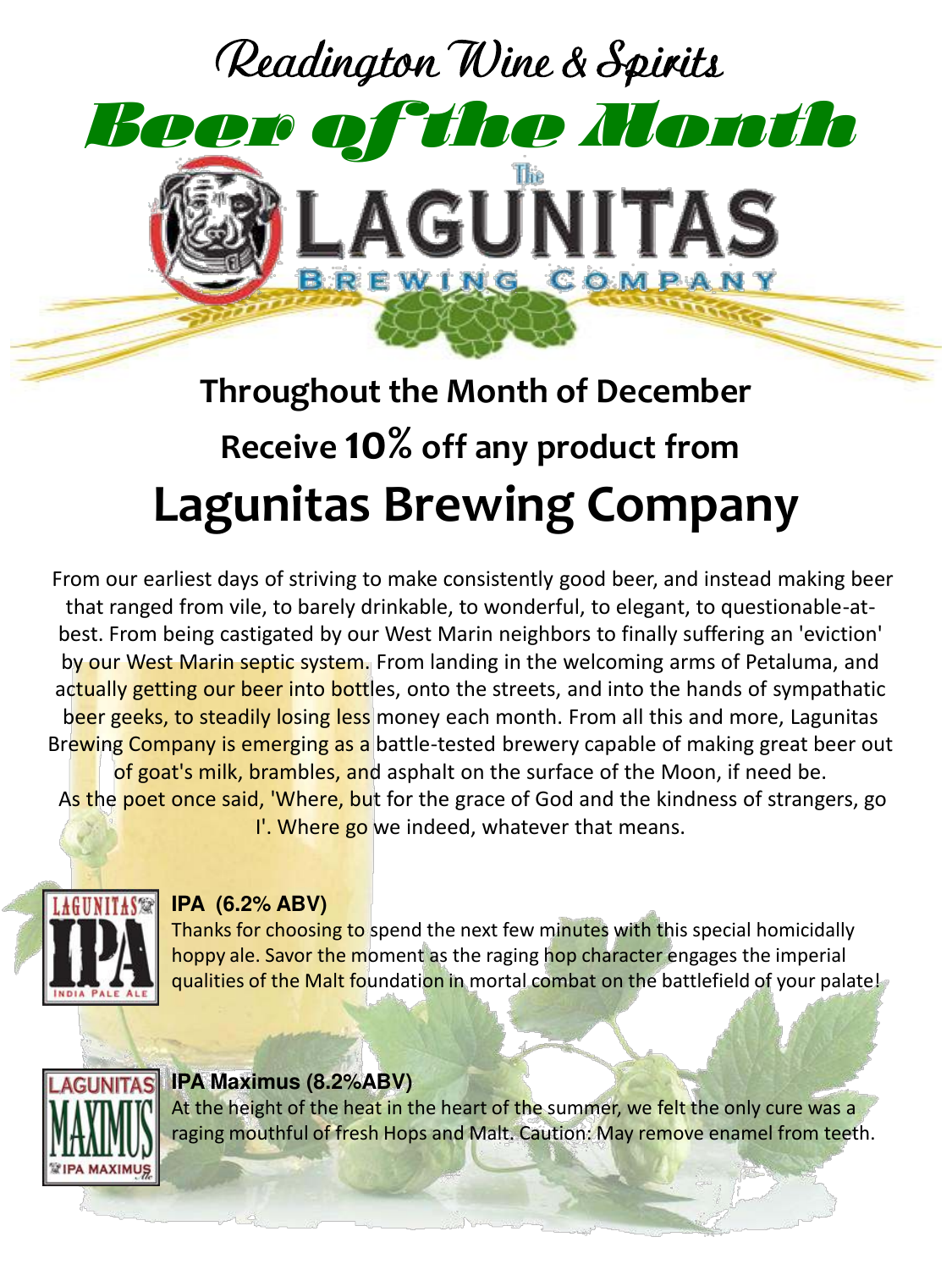![](_page_1_Picture_0.jpeg)

#### **Dogtown Pale Ale (6.2% ABV) UNITAS**

We at the Lagunitas Brewing Company hope you enjoy this genuinely handmade ale. A lot of hard work and enthusiasm go into every aspect of brewing this Mondo Ultra Mega Super Premium Ale. From building the brewery itself to putting the cap on each and every bottle, virtually every step was done by hand. Thanks for your trust and as always: Think Globally, Drink Locally

![](_page_1_Picture_3.jpeg)

# **Censored Rich Copper Ale (6.75% ABV)**

The original name of this original ale was originally derived from an origin so heinous that we cannot reveal its aboriginal oregeny. sorry. Actually, it's an easy drinking malty Copper Ale that goes easy on the hops. Whatever.

![](_page_1_Picture_6.jpeg)

#### **Hairy Eyeball Ale (9% ABV)**

Our New Year's release for the seasoned beer folks … Big, brown warmer with several varieties of crystal malt. No actual eyeballs were added during the brewing of this beer.

![](_page_1_Picture_9.jpeg)

#### **Little Sumpin' Sumpin' Ale (7.5% ABV)**

Sneaky Smooth with a Touch of What We Call Wheatly-esque-ish-ness. Crispy Wheat and Pale Malt flavors with a Big Round & Juicy Hop Finish. Everyone Needs A Little Sumpin' Sumpin' Sometimes. You Can Get It All Year Now... in a Six-Pack!

![](_page_1_Picture_12.jpeg)

#### **Little Sumpin' Wild Ale (9.4% ABV)**

Another Big Sister of the Little Sumpin' Sumpin' Ale.... Loads of Malted Wheat for a Curious Malt Foundation and a Light Color, But Our Belgian Yeast Leaves a Huge Flavor and Complexishness.